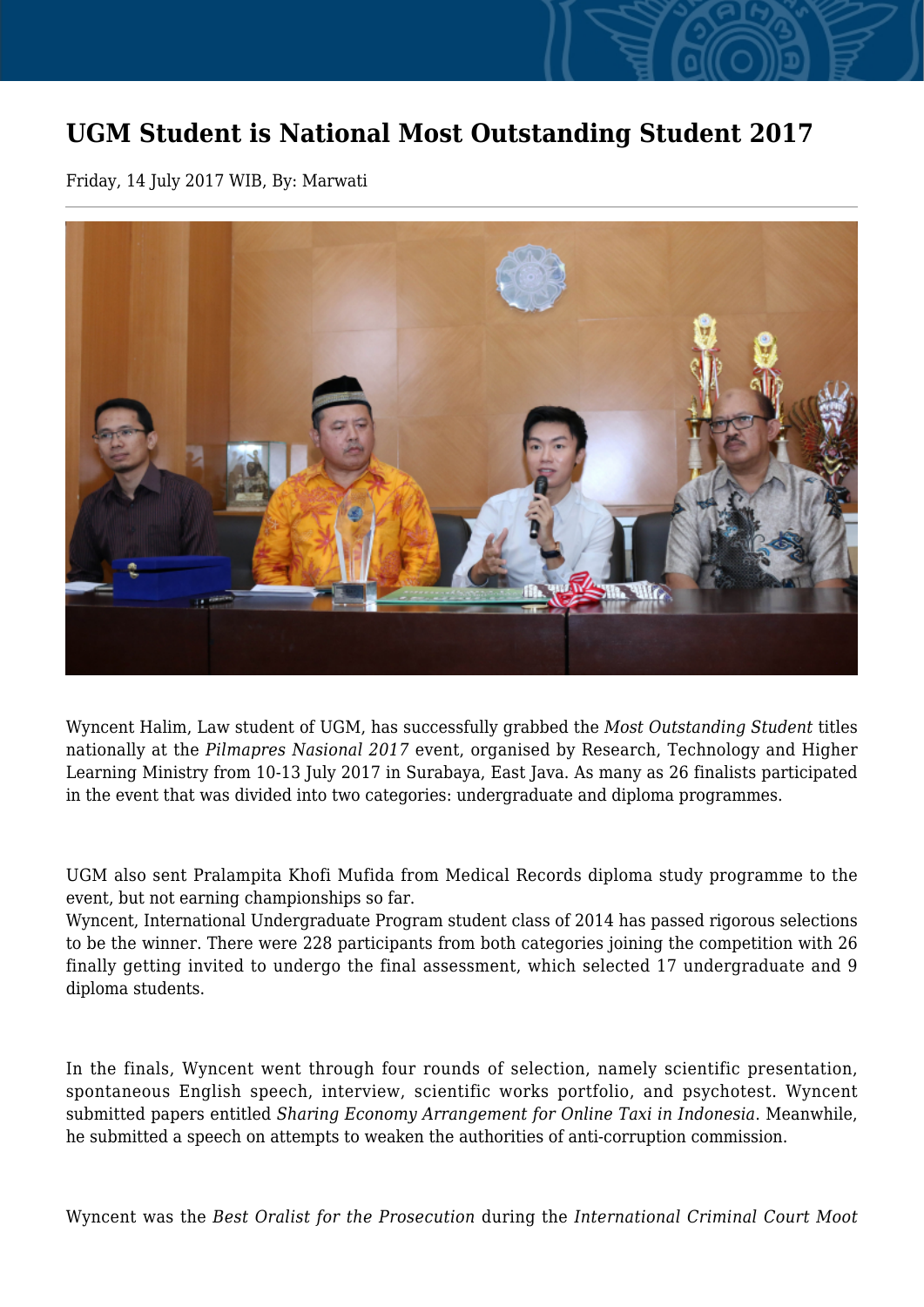*Court Competition*, Leiden University (2016), *Best Delegate* in the *UN Habitat Simulation* (2017), *Best Delegate* in *ASEAN Youths General Forum 2017*, Second Runner Up of the *Young Speakers' Contest* in ASEAN University Network and National University of Singapore (2017), and earned *Chairing Award* in *Beijing International Model United Nations* (2017).

Explained by Wyncent that the key to his success was consistency, good preparation, and practise whilst also doing his best to anything.

Furthermore, he thanked Faculty of Law and UGM through Student Affairs Directorate that had facilitated and trained him for the *Pilmapres Nasional 2017* event.

"I would like to thank everyone that has supported me for the national outstanding students competition. Honestly, this win has left me deeply impresssed," he said on Friday (13/7) to journalists.

The young man born in Pematang Siantar, North Sumatera, 21 years ago saw the win as a new history for UGM because in the past few years, UGM delegates have not been able to achieve the best titles.

He commented, "It cannot be taken for granted that our dream will one day come true, but we have to rise and make efforts to realise that dream. So, go follow your dreams."

One of his supervising lecturers, Dr. Ir. R. Wahyu Supartono, explained UGM had given guidance related to scientific writing, psychotest, English speech, and scientific papers drafting for two months to its delegates to the national competitions,.

UGM Student Affairs Director, Dr. Senawi, M.P., expressed his pride over this outstanding achievement. He hoped this would be the initial step towards doing services for Indonesia as well as inspiring other UGM students to also make UGM and Indonesia proud.

Richo Andi Wibowo, S.H., L.L.M., representative from Faculty of Law UGM, said Faculty of Law UGM had the commitment to assisting its students in making academic achievements and selfdevelopment. Wyncent's success serves as a model for all UGM students.

"Wyncent will be a role model for our students. He has proved that amidst his busy schedules in extra and co-curricular activities, he has also reaped successes academically. This positive energy can inspire other students," he concluded.